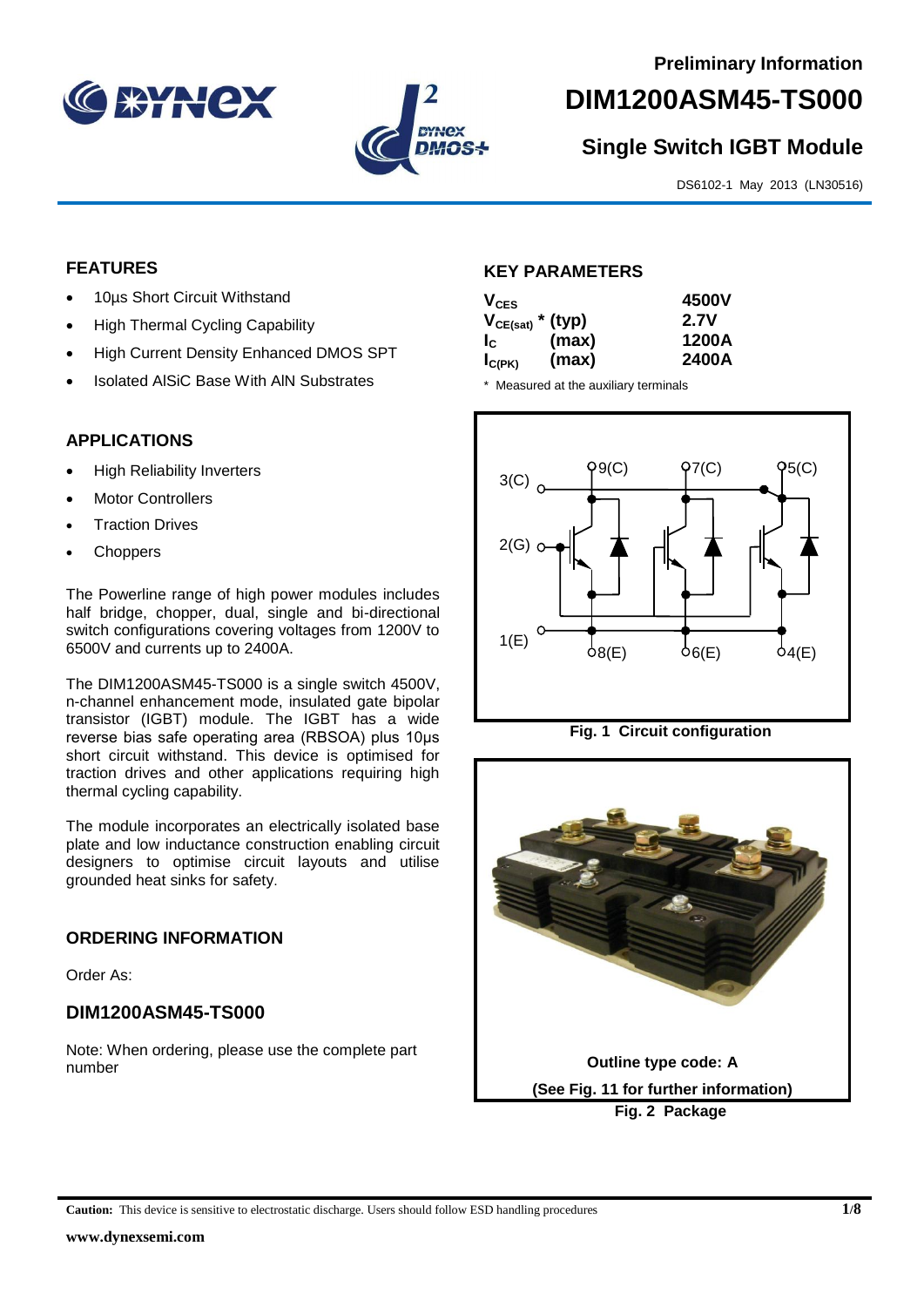#### **ABSOLUTE MAXIMUM RATINGS**

Stresses above those listed under 'Absolute Maximum Ratings' may cause permanent damage to the device. In extreme conditions, as with all semiconductors, this may include potentially hazardous rupture of the package. Appropriate safety precautions should always be followed. Exposure to Absolute Maximum Ratings may affect device reliability.

#### **Tcase = 25°C unless stated otherwise**

| Symbol            | <b>Parameter</b>                  | <b>Test Conditions</b>                                   |      | <b>Units</b> |
|-------------------|-----------------------------------|----------------------------------------------------------|------|--------------|
| $V_{CES}$         | Collector-emitter voltage         | $V_{GF} = 0V$                                            | 4500 | V            |
| $V_{GES}$         | Gate-emitter voltage              |                                                          | ±20  | V            |
| $I_{\rm C}$       | Continuous collector current      | $T_{\text{case}} = 90^{\circ}$ C                         | 1200 | A            |
| $I_{C(PK)}$       | Peak collector current            | 1ms, $T_{\text{case}} = 120^{\circ}$ C                   | 2400 | A            |
| $P_{\text{max}}$  | Max. transistor power dissipation | $T_{\text{case}} = 25^{\circ}C$ , $T_i = 125^{\circ}C$   | 12.5 | kW           |
| $I^2t$            | Diode $I^2t$ value                | $V_R = 0$ , $t_p = 10$ ms, $T_i = 125$ °C                | 460  | $kA^2s$      |
| V <sub>isol</sub> | Isolation voltage - per module    | Commoned terminals to base plate.<br>AC RMS, 1 min, 50Hz | 7.4  | <b>KV</b>    |
| $Q_{PD}$          | Partial discharge - per module    | IEC1287, $V_1$ = 4800V, $V_2$ = 3500V, 50Hz RMS          | 10   | рC           |

#### **THERMAL AND MECHANICAL RATINGS**

| Internal insulation material:     | AIN          |
|-----------------------------------|--------------|
| Baseplate material:               | <b>AISiC</b> |
| Creepage distance:                | 56mm         |
| Clearance:                        | 26mm         |
| CTI (Comparative Tracking Index): | >600         |

| Symbol                     | <b>Parameter</b>                                      | <b>Test Conditions</b>                        | Min | Typ.           | Max | <b>Units</b>    |
|----------------------------|-------------------------------------------------------|-----------------------------------------------|-----|----------------|-----|-----------------|
| $R_{th(j-c)}$              | Thermal resistance – transistor                       | Continuous dissipation -<br>junction to case  |     |                | 8   | °C/kW           |
| $R_{th(i-c)}$              | Thermal resistance - diode                            | Continuous dissipation -<br>junction to case  |     |                | 16  | °C/kW           |
| $R_{th(c-h)}$              | Thermal resistance -<br>case to heatsink (per module) | Mounting torque 5Nm<br>(with mounting grease) | ٠   |                | 6   | °C/kW           |
| $\mathsf{T}_{\mathsf{i}}$  | Junction temperature                                  | Transistor                                    |     | $\blacksquare$ | 125 | $^{\circ}C$     |
|                            |                                                       | Diode                                         | ٠   |                | 125 | $\rm ^{\circ}C$ |
| ${\mathsf T}_{\text{stg}}$ | Storage temperature range                             | $\overline{\phantom{a}}$                      | -40 | $\blacksquare$ | 125 | $^{\circ}C$     |
|                            |                                                       | Mounting - M6                                 |     |                | 5   | <b>Nm</b>       |
|                            | Screw torque                                          | Electrical connections - M4                   |     |                | 2   | Nm              |
|                            |                                                       | Electrical connections - M8                   |     |                | 10  | Nm              |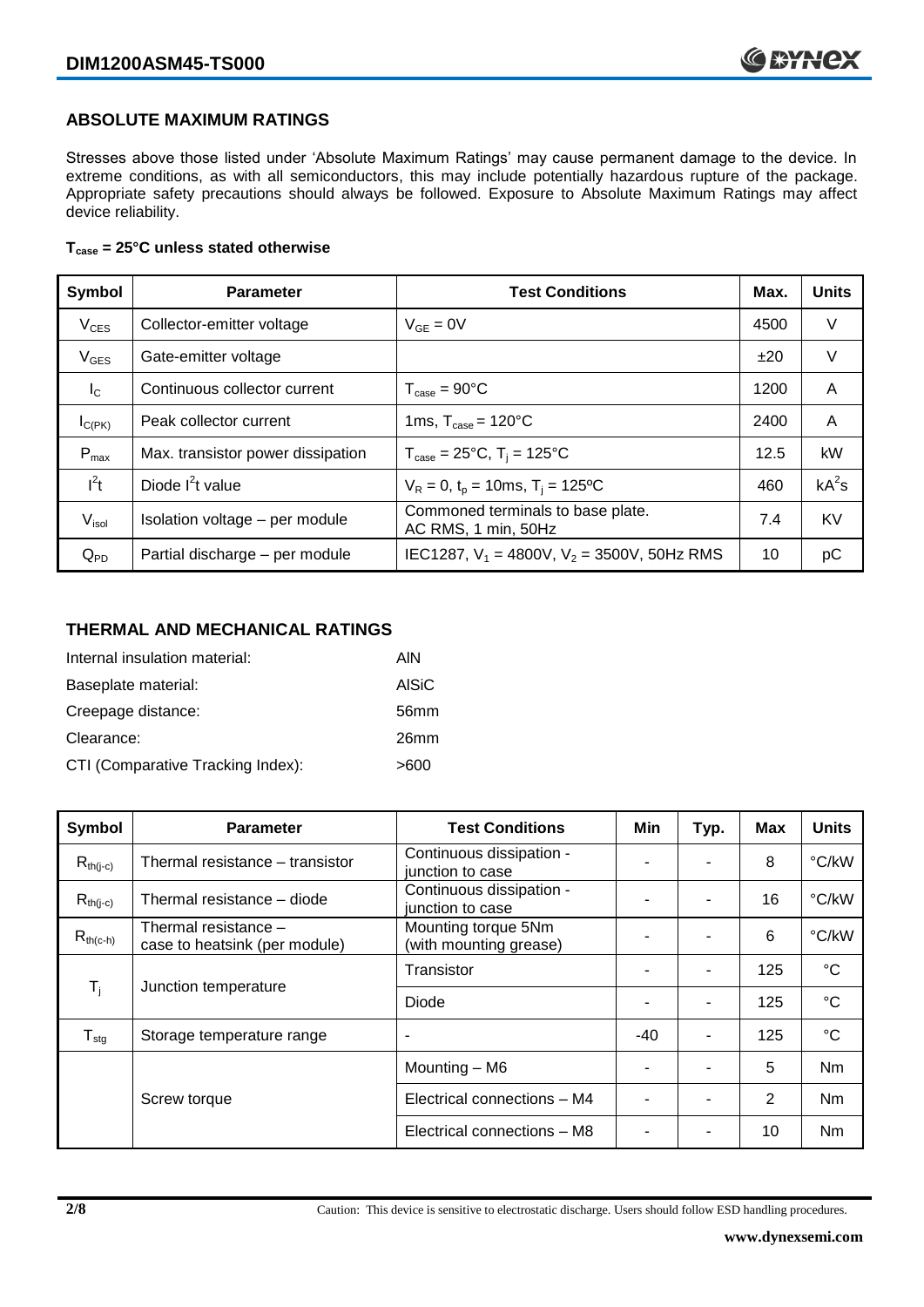# **ELECTRICAL CHARACTERISTICS**

#### **Tcase = 25°C unless stated otherwise.**

| Symbol             | <b>Parameter</b>                       | <b>Test Conditions</b>                                                                                                                                      | Min | <b>Typ</b> | <b>Max</b>   | <b>Units</b> |
|--------------------|----------------------------------------|-------------------------------------------------------------------------------------------------------------------------------------------------------------|-----|------------|--------------|--------------|
| $I_{\text{CES}}$   | Collector cut-off current              | $V_{GF} = 0V$ , $V_{CF} = V_{CFS}$                                                                                                                          |     |            | 4            | mA           |
|                    |                                        | $V_{GF} = 0V$ , $V_{CF} = V_{CES}$ , $T_{case} = 125^{\circ}C$                                                                                              |     |            | 90           | mA           |
| $I_{\text{GES}}$   | Gate leakage current                   | $V_{GF} = \pm 20V$ , $V_{CF} = 0V$                                                                                                                          |     |            | $\mathbf{1}$ | μA           |
| $V_{GE(TH)}$       | Gate threshold voltage                 | $I_{C} = 120 \text{mA}, V_{GE} = V_{CE}$                                                                                                                    |     | 5.8        |              | V            |
|                    | Collector-emitter                      | $V_{GE}$ = 15V, $I_c$ = 1200A                                                                                                                               |     | 2.7        |              | V            |
| $V_{CE(sat)}$      | saturation voltage                     | $V_{GE}$ = 15V, $I_C$ = 1200A, $T_i$ = 125°C                                                                                                                |     | 3.5        |              | $\vee$       |
| $I_F$              | Diode forward current                  | DC                                                                                                                                                          |     | 1200       |              | A            |
| $I_{FM}$           | Diode maximum forward current          | $t_p = 1$ ms                                                                                                                                                |     | 2400       |              | A            |
| $V_F$              | Diode forward voltage                  | $I_F = 1200A$                                                                                                                                               |     | 2.8        |              | $\vee$       |
|                    |                                        | $I_F = 1200A$ , $T_i = 125^{\circ}C$                                                                                                                        |     | 3.2        |              | V            |
| $C_{\text{ies}}$   | Input capacitance                      | $V_{CE} = 25V$ , $V_{GE} = 0V$ , f = 1MHz                                                                                                                   |     | 150        |              | nF           |
| $Q_g$              | Gate charge                            | $±15V$ Including external $C_{ge}$                                                                                                                          |     | 17         |              | $\mu$ C      |
| $C_{res}$          | Reverse transfer capacitance           | $V_{CE} = 25V$ , $V_{GE} = 0V$ , f = 1MHz                                                                                                                   |     | 12         |              | nF           |
| $L_M$              | Module inductance                      |                                                                                                                                                             |     | 10         |              | nH           |
| $R_{INT}$          | Internal transistor resistance         |                                                                                                                                                             |     | 90         |              | $\mu\Omega$  |
| SC <sub>Data</sub> | Short circuit current, I <sub>SC</sub> | $T_i = 125$ °C, $V_{CC} = 3400V$<br>$t_p \le 10 \mu s$ , $V_{GE} \le 15 V$<br>$V_{CE \text{ (max)}} = V_{CES} - L^{\dagger} x \text{ dI/dt}$<br>IEC 60747-9 |     | 4800       |              | A            |

#### **Note:**

L is the circuit inductance  $+ L_M$ 

**Caution:** This device is sensitive to electrostatic discharge. Users should follow ESD handling procedures **3/8**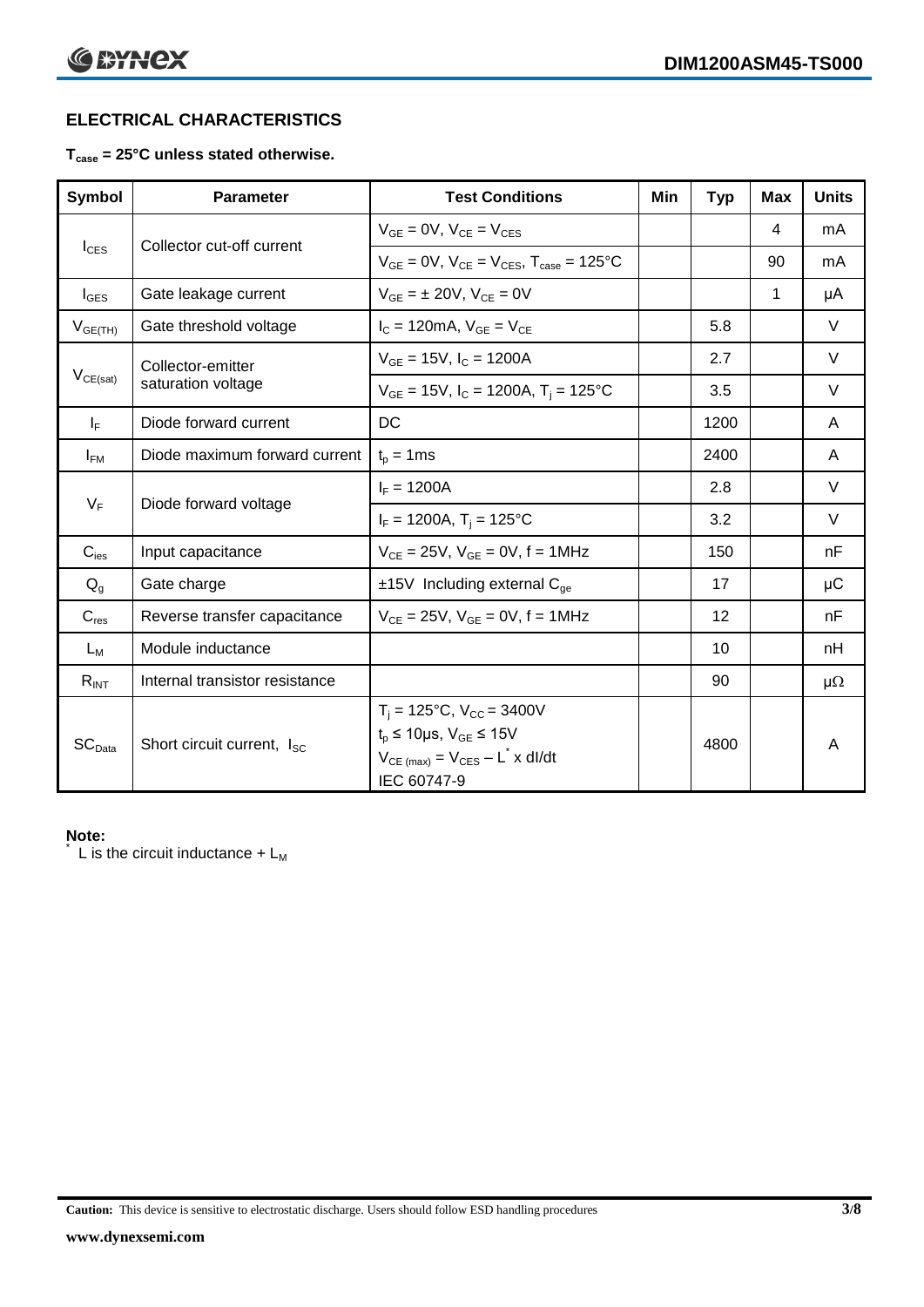# **ELECTRICAL CHARACTERISTICS**

**Tcase = 25°C unless stated otherwise**

| Symbol              | <b>Parameter</b>               | <b>Test Conditions</b>                              | Min | Typ. | Max | <b>Units</b> |
|---------------------|--------------------------------|-----------------------------------------------------|-----|------|-----|--------------|
| $t_{d(\text{off})}$ | Turn-off delay time            |                                                     |     | 3000 |     | ns           |
| $t_{\rm f}$         | <b>Fall time</b>               | $I_c = 1200A$<br>$V_{GF} = \pm 15V$                 |     | 600  |     | ns           |
| $E_{OFF}$           | Turn-off energy loss           | $V_{CF} = 2800V$                                    |     | 4500 |     | mJ           |
| $t_{d(on)}$         | Turn-on delay time             | $R_{G(ON)} = 2.4\Omega$<br>$R_{G(OFF)} = 2.7\Omega$ |     | 900  |     | ns           |
| $t_{r}$             | Rise time                      | $C_{\text{qe}} = 220nF$                             |     | 350  |     | ns           |
| $E_{ON}$            | Turn-on energy loss            | $L_s \sim 165$ nH                                   |     | 4800 |     | mJ           |
| $Q_{rr}$            | Diode reverse recovery charge  | $I_F = 1200A$                                       |     | 1340 |     | $\mu$ C      |
| $I_{rr}$            | Diode reverse recovery current | $V_{CE} = 2800V$                                    |     | 1030 |     | A            |
| $E_{rec}$           | Diode reverse recovery energy  | $dl_F/dt = 3000A/\mu s$                             |     | 2220 |     | mJ           |

## **Tcase = 125°C unless stated otherwise**

| Symbol       | <b>Parameter</b>               | <b>Test Conditions</b>                                                         | Min | Typ. | Max | <b>Units</b> |
|--------------|--------------------------------|--------------------------------------------------------------------------------|-----|------|-----|--------------|
| $t_{d(off)}$ | Turn-off delay time            |                                                                                |     | 3100 |     | ns           |
| $t_{\rm f}$  | Fall time                      | $I_c = 1200A$<br>$V_{GE} = \pm 15V$                                            |     | 560  |     | ns           |
| $E_{OFF}$    | Turn-off energy loss           | $V_{CE} = 2800V$                                                               |     | 4650 |     | mJ           |
| $t_{d(on)}$  | Turn-on delay time             | $R_{G(ON)} = 2.4\Omega$<br>$R_{G(OFF)} = 2.7\Omega$<br>$C_{\text{qe}} = 220nF$ |     | 900  |     | ns           |
| $t_{r}$      | Rise time                      |                                                                                |     | 360  |     | ns           |
| $E_{ON}$     | Turn-on energy loss            | $L_s \sim 165$ nH                                                              |     | 6450 |     | mJ           |
| $Q_{rr}$     | Diode reverse recovery charge  | $I_F = 1200A$                                                                  |     | 2200 |     | μC           |
| $I_{rr}$     | Diode reverse recovery current | $V_{CE} = 2800V$                                                               |     | 1100 |     | A            |
| $E_{rec}$    | Diode reverse recovery energy  | $dl_F/dt = 3000A/\mu s$                                                        |     | 3750 |     | mJ           |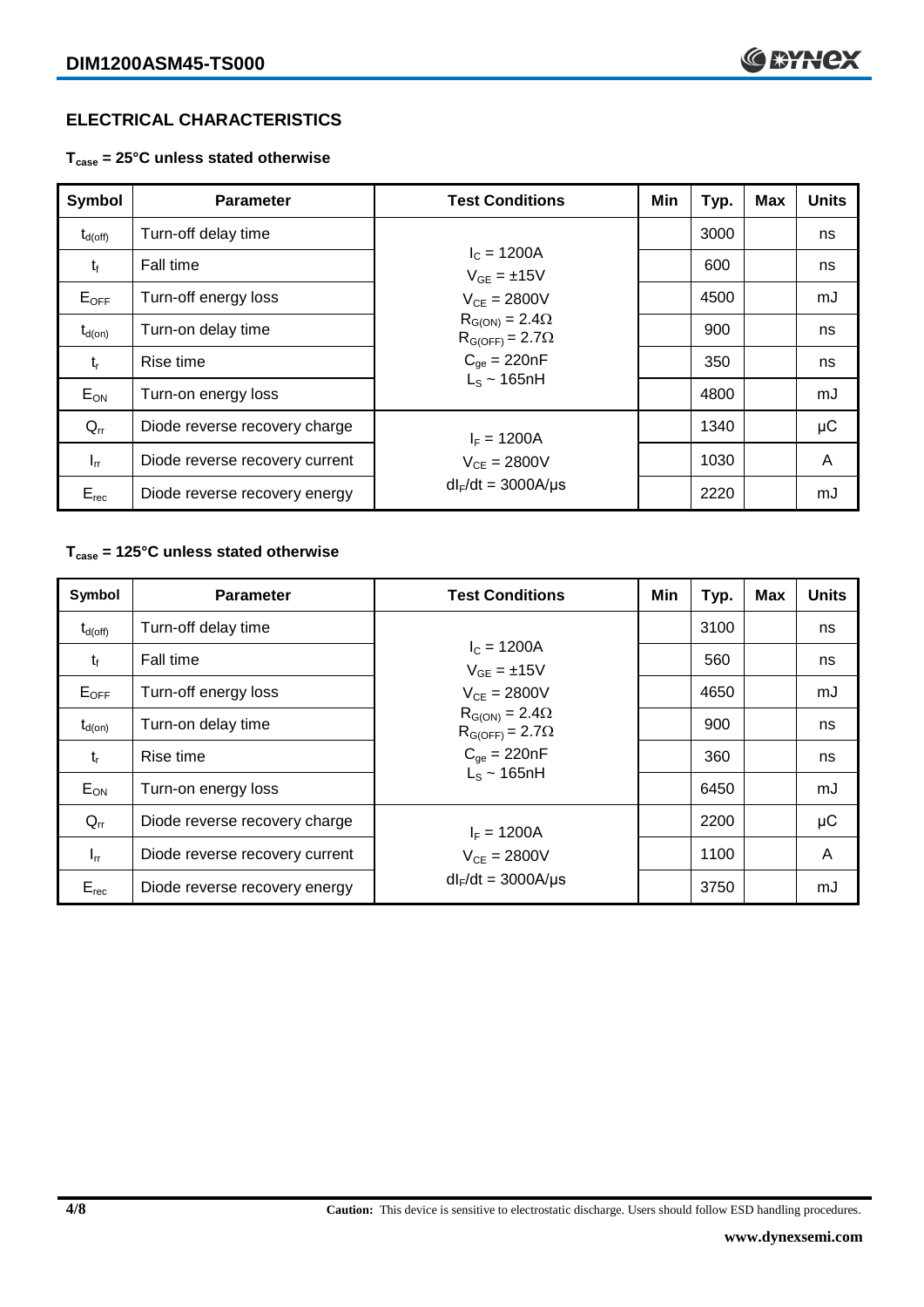

**Fig. 5 Typical switching energy vs collector current Fig. 6 Typical switching energy vs gate resistance**

**Caution:** This device is sensitive to electrostatic discharge. Users should follow ESD handling procedures **5/8**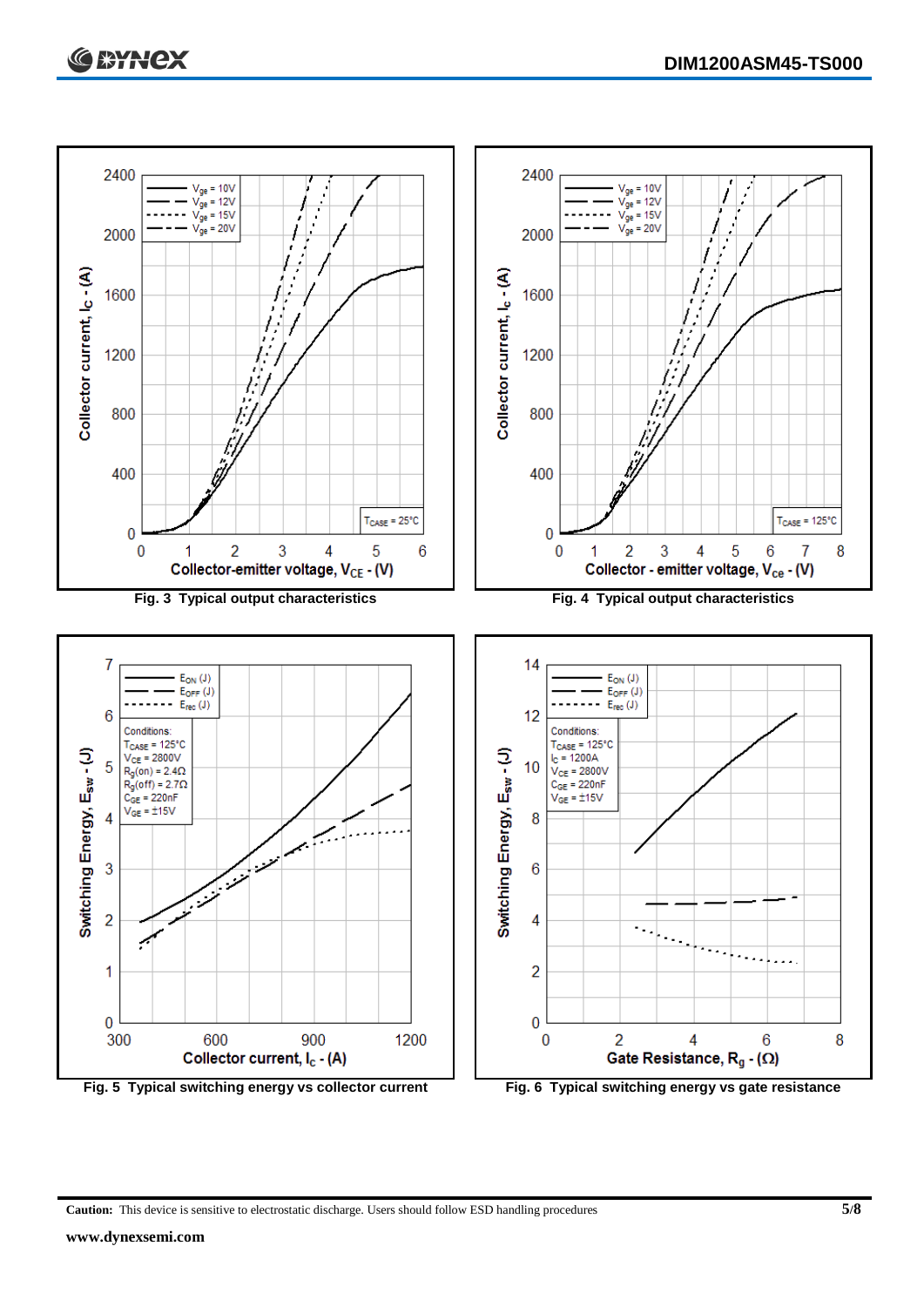

**6/8 Caution:** This device is sensitive to electrostatic discharge. Users should follow ESD handling procedures.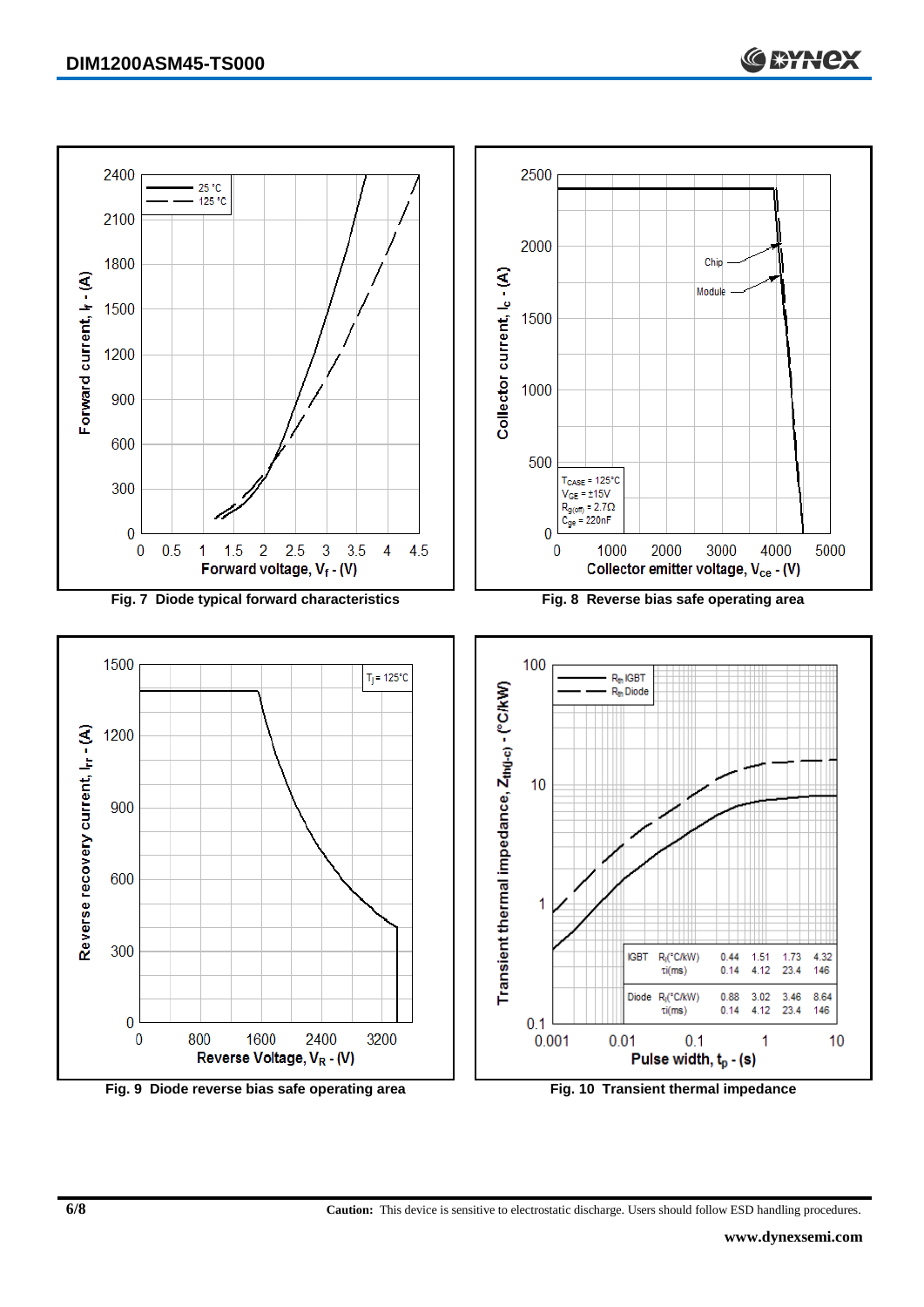

#### **PACKAGE DETAILS**

For further package information, please visit our website or contact Customer Services. All dimensions in mm, unless stated otherwise. **DO NOT SCALE.**



**Caution:** This device is sensitive to electrostatic discharge. Users should follow ESD handling procedures **7/8**